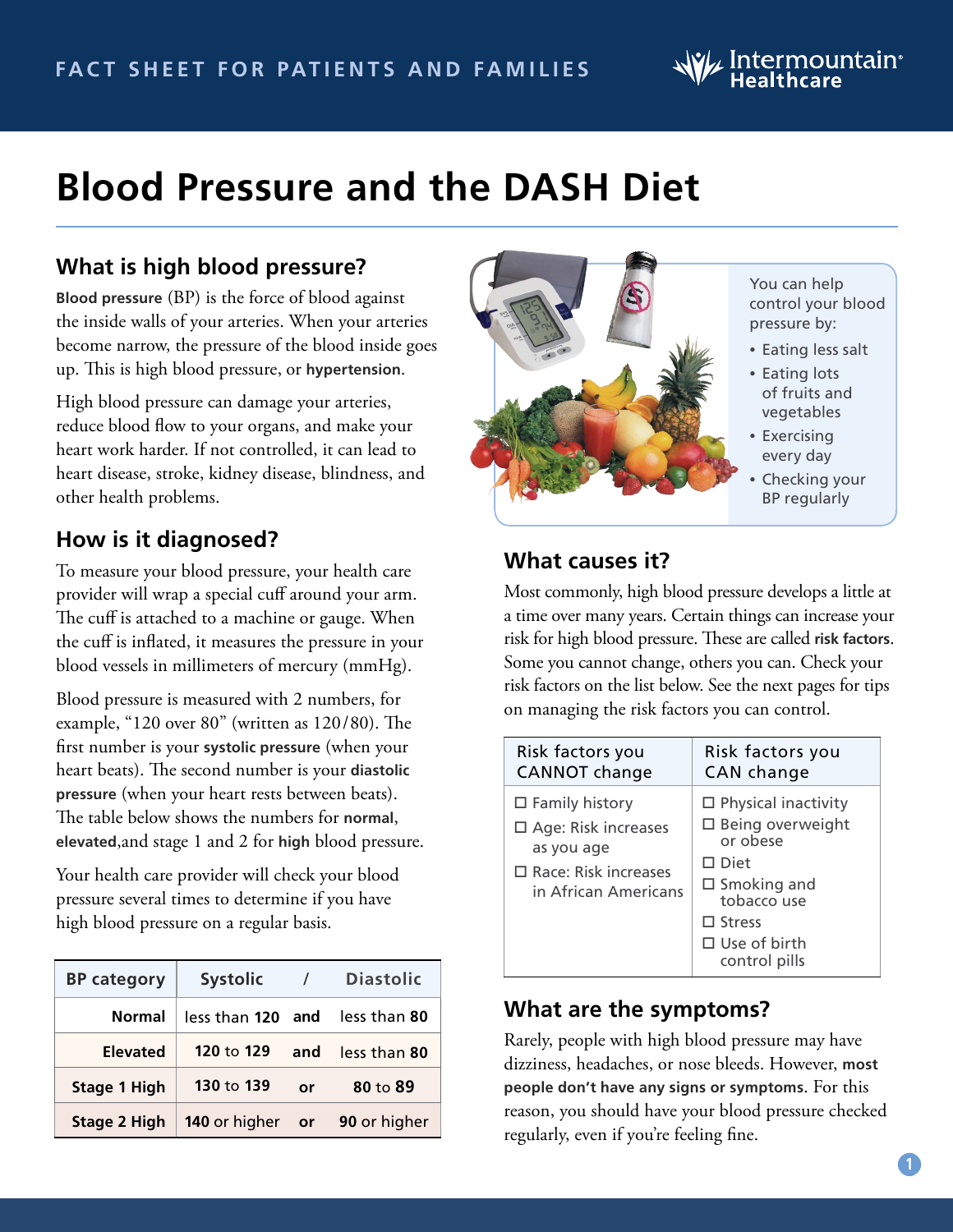# **Manage your BP with "MAWDS"**

### **Medicine — Take your medicine.**

If your doctor prescribes blood pressure medicine, the best way to manage your blood pressure is to take it every day, even if you feel fine. Even if your blood pressure has reached its goal, it may not stay there without your medicines.



#### **Activity — Stay active every day.**

Staying active is one of the best ways to control your blood pressure. People who are active cut their risk of developing high blood pressure in half. Aim for at least 30 minutes every day of moderate-intensity physical activity — like a brisk walk.



#### **Weight — Maintain a healthy weight.**

Being overweight increases your risk of high blood pressure. Losing even 5 to 10 percent of your current weight can lower your risk. If you weigh 200 pounds, that means losing just 10 to 20 pounds.

#### **Diet — Eat a healthy diet.**

Studies have shown that following a healthy eating plan — such as the **DASH diet** described on these pages lowers your systolic blood pressure by an average of 11 points, and your diastolic blood pressure by an average of 5 points. This diet can also help prevent other serious problems like osteoporosis, cancer, heart disease, stroke, and diabetes.

#### **Smoking, and Stress — Stop smoking, manage stress.**



Tobacco use harms your arteries and increases your blood pressure. Lots of stress over many months or years also can hurt your body. Quitting smoking and learning to manage stress can lower your blood pressure and improve your overall health.

# **Do the DASH**

**DASH** stands for **D**ietary **A**pproaches to **S**top **H**ypertension. The **DASH** eating plan helps you to:

- **Lower the sodium (salt) in your diet.** The standard DASH diet allows up to 2,300 milligrams (mg) of sodium a day. A lower-sodium DASH diet calls for less than 1,500 mg of sodium a day.
- **Follow a healthy diet in general,** rich in whole grains, fruits and vegetables, fat-free or low-fat milk products, fish and poultry, beans, seeds, and nuts.

**How it works:** The **DASH eating plan** (page 3) suggests a certain number of daily servings from various food groups based on your calorie intake. Recommended calories are based on your sex, age, and activity level (see table below). If you want to lose weight, you'll need to eat fewer calories a day, increase your activity level, or both.

|        |                 | Calories needed based<br>on activity level |                   |                   |
|--------|-----------------|--------------------------------------------|-------------------|-------------------|
| Sex    | Age             | Low                                        | Medium            | High              |
| Female | 19 to 30        | 2,000                                      | 2,000 to<br>2,200 | 2,400             |
|        | 31 to 50        | 1,800                                      | 2,000             | 2,200             |
|        | 51 and<br>older | 1,600                                      | 1,800             | 2,000 to<br>2,200 |
| Male   | 19 to 30        | 2,400                                      | 2,600 to<br>2,800 | 3,000             |
|        | 31 to 50        | 2,200                                      | 2,400 to<br>2.600 | 2,800 to<br>3,000 |
|        | 51 and<br>older | 2,000                                      | 2,200 to<br>2,400 | 2,400 to<br>2,800 |

#### **General tips:**

- **Avoid high-sodium foods.** Pre-made foods that come in cans, boxes, and bags are often high in sodium, as are foods that come from the deli, like ham, salami, potato salad, and pickles.
- **Read food labels carefully.** Foods with more than 20% of the Daily Value are considered "highsodium." Check the serving size. This is what the nutrition facts are based on.
- **Go for gradual changes.** For example, add a serving of vegetables at lunch and dinner. Add a serving of fruit to your meals or as a snack. Use half your usual amount of butter or salad dressing.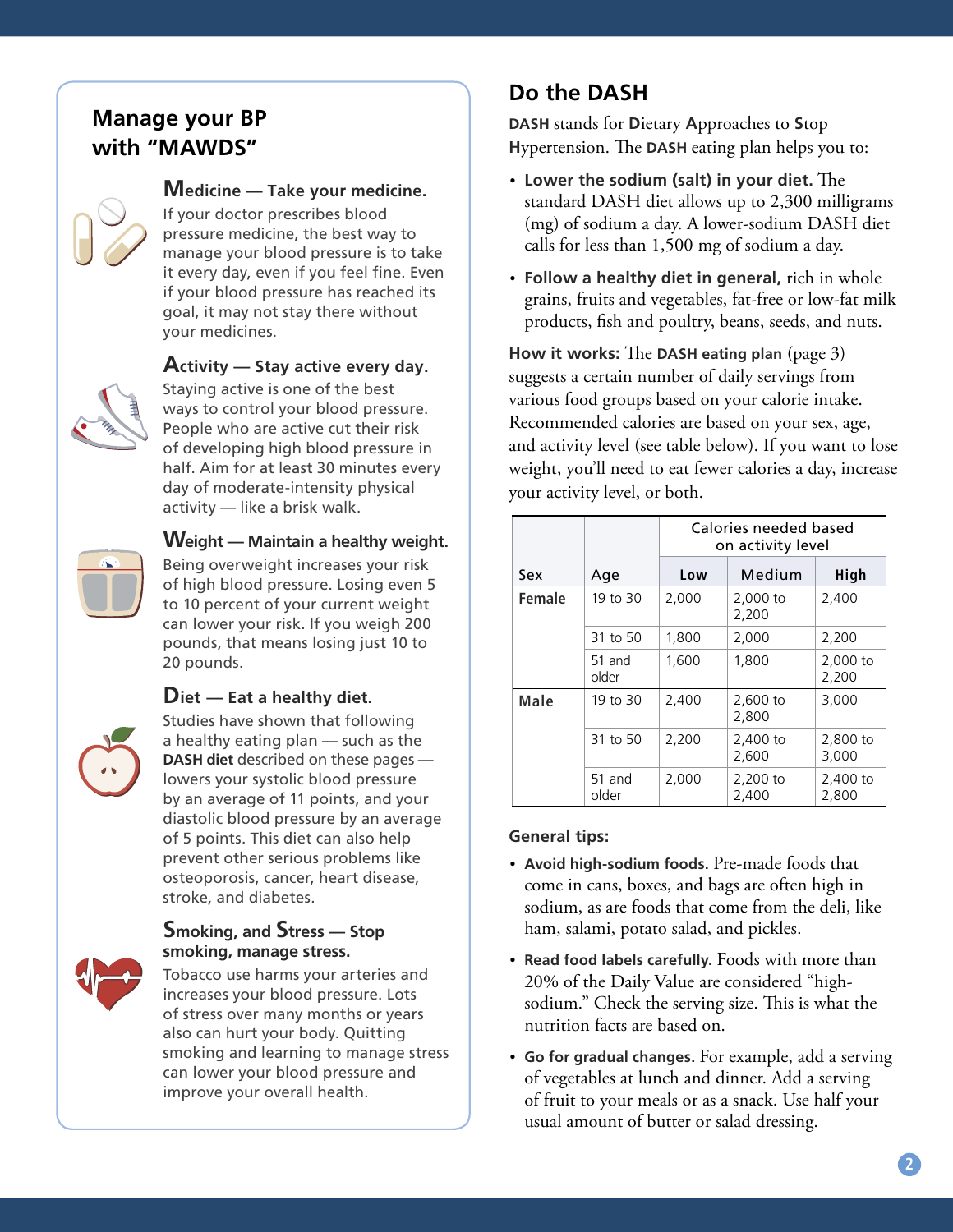# **The DASH eating plan**

|                                                                                                                                 | Servings based on<br>calorie level |                       |                        |                                                                                                                                                                                                 |                                                                                                                                                          |
|---------------------------------------------------------------------------------------------------------------------------------|------------------------------------|-----------------------|------------------------|-------------------------------------------------------------------------------------------------------------------------------------------------------------------------------------------------|----------------------------------------------------------------------------------------------------------------------------------------------------------|
| <b>Food Group</b>                                                                                                               | 1,600                              | 2,000                 | 2,600                  | Serving sizes                                                                                                                                                                                   | Examples                                                                                                                                                 |
| <b>Grains</b><br>Major sources of<br>energy and fiber.<br>Whole grains are<br>good sources of fiber,<br>vitamins, and minerals. | 6 per day                          | 6 to 8 per<br>day     | 10 to 11<br>per day    | 1 slice bread<br>1 ounce dry cereal<br>(between $\frac{1}{2}$ cup and<br>11/4 cups, depending on<br>cereal type); check the<br>nutrition label<br>1/2 cup cooked rice or<br>pasta               | Whole wheat bread,<br>whole wheat pasta,<br>oatmeal, brown rice,<br>unsalted pretzels,<br>and popcorn                                                    |
| <b>Vegetables</b><br>Rich sources of<br>potassium, magnesium,<br>and fiber.                                                     | $3$ to $4$<br>per day              | 4 to 5 per<br>day     | $5$ to $6$<br>per day  | 1 cup raw, leafy<br>vegetables<br>$\frac{1}{2}$ cup cut-up raw or<br>cooked vegetables<br>1/2 cup vegetable juice                                                                               | Broccoli, carrots,<br>collards, green beans,<br>kale, lima beans,<br>potatoes, spinach,<br>squash, sweet<br>potatoes, tomatoes                           |
| <b>Fruits</b><br>Important sources of<br>potassium, magnesium,<br>and fiber.                                                    | 4 per day                          | 4 to 5 per<br>day     | $5$ to $6$<br>per day  | 1 medium fruit<br>1/4 cup dried fruit<br>1/2 cup fresh, frozen, or<br>canned fruit or fruit juice                                                                                               | Apples, apricots,<br>bananas, dates, grapes,<br>oranges, grapefruit,<br>mangoes, melons,<br>peaches, pineapples,<br>raisins, strawberries,<br>tangerines |
| <b>Fat-free or low-fat</b><br>milk and milk products<br>Major sources of<br>calcium protein,<br>and Vitamin D.                  | 2 to 3 per<br>day                  | 2 to 3 per<br>day     | 3 per day              | 1 cup milk or yogurt<br>1 1/2 ounces cheese                                                                                                                                                     | Fat-free (skim) or low-<br>fat (1%) milk; fat-free,<br>low-fat, or reduced-<br>fat cheese; fat-free<br>or low-fat regular or<br>frozen yogurt            |
| Lean meats, poultry,<br>and fish<br>Rich sources of protein<br>and magnesium.                                                   | 3 to 6 per<br>day                  | 6 or less<br>per day  | 6 per day              | 1 ounce cooked meats,<br>poultry, or fish<br>1 egg                                                                                                                                              | Only lean meats<br>(trim away visible fat;<br>broil, roast, or poach;<br>remove poultry skin)                                                            |
| Nuts, seeds,<br>and legumes<br>Rich sources of energy,<br>magnesium, protein,<br>and fiber.                                     | 3<br>per week                      | $4$ to 5<br>per week  | 1 per day              | $\frac{1}{3}$ cup or 1 $\frac{1}{2}$ ounces nuts<br>2 Tablespoons peanut<br>butter<br>2 Tablespoons or $\frac{1}{2}$<br>ounce seeds<br>$\frac{1}{2}$ cup cooked legumes<br>(dry beans and peas) | Almonds, hazelnuts,<br>mixed nuts, peanuts,<br>walnuts, sunflower<br>seeds, peanut butter,<br>kidney beans, lentils,<br>split peas                       |
| <b>Fats and oils</b>                                                                                                            | 2 per day                          | $2$ to $3$<br>per day | 3 per day              | 1 teaspoon soft<br>margarine or vegetable oil<br>1 Tablespoon mayonnaise<br>2 Tablespoons low-fat<br>salad dressing                                                                             | Soft margarine,<br>vegetable oil (such<br>as canola, corn, olive,<br>or safflower), low-fat<br>mayonnaise, light salad<br>dressing                       |
| <b>Sweets and</b><br>added sugars                                                                                               | none                               | 5 or less<br>per week | 2 or<br>lessper<br>day | 1 Tablespoon sugar, jelly,<br>or jam<br>1/2 cup sorbet or gelatin<br>1 cup lemonade                                                                                                             | Fruit-flavored gelatin,<br>fruit punch, hard candy,<br>jelly, maple syrup,<br>sorbet and ices, sugar                                                     |